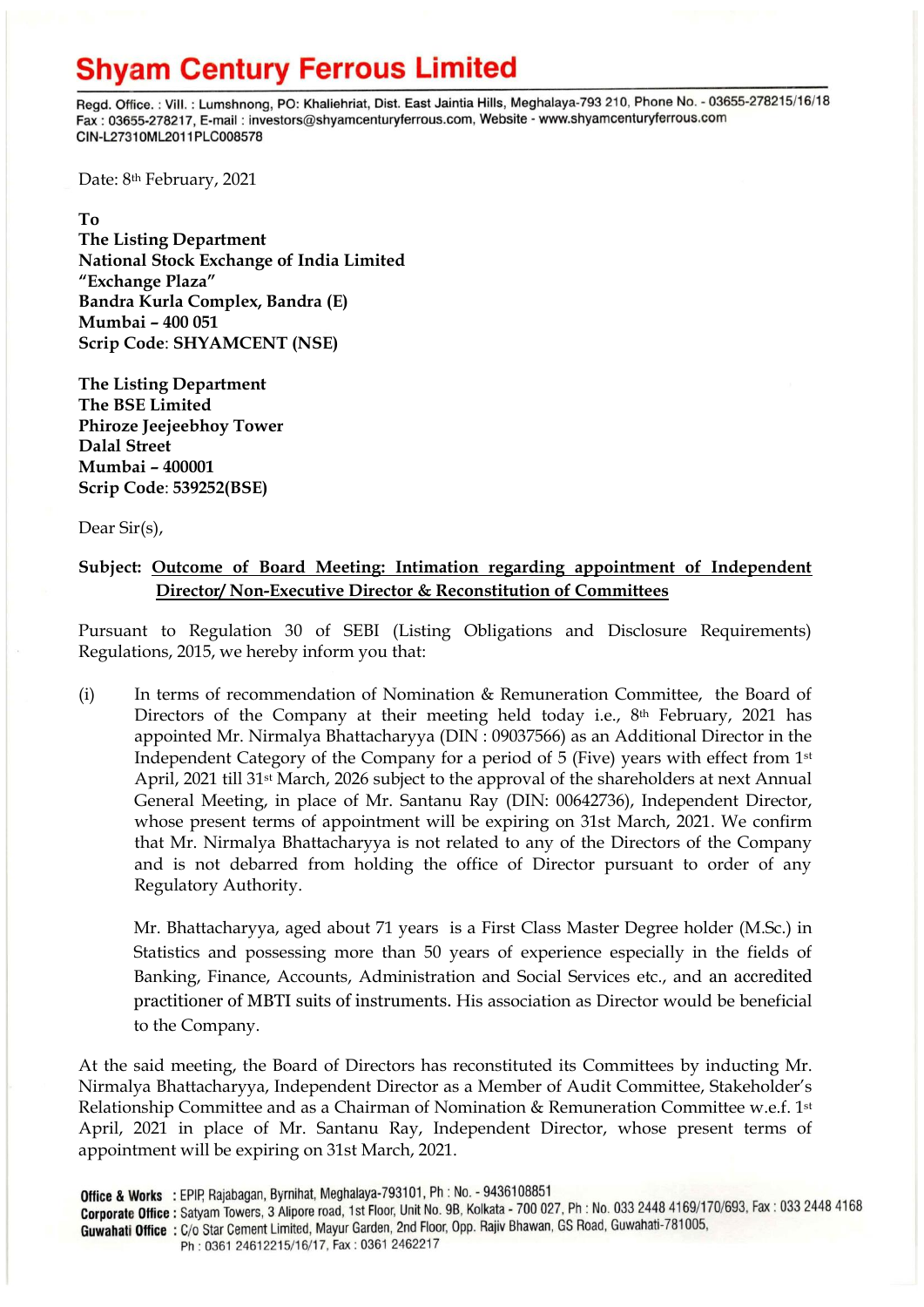# **Shyam Century Ferrous Limited**

Regd. Office.: Vill.: Lumshnong, PO: Khaliehriat, Dist. East Jaintia Hills, Meghalaya-793 210, Phone No. - 03655-278215/16/18 Fax: 03655-278217, E-mail: investors@shyamcenturyferrous.com, Website - www.shyamcenturyferrous.com CIN-L27310ML2011PLC008578

(ii) In terms of recommendation of Nomination & Remuneration Committee, the Board of Directors of the Company at their meeting held today i.e., 8<sup>th</sup> February, 2021 has appointed Mr. Rajesh Kumar Agarwal (DIN : 00223718) as an Additional Director in the Non-Executive Category of the Company with immediate effect subject to the approval of the shareholders at next Annual General Meeting. We confirm that Mr. Rajesh Kumar Agarwal is not related to any of the Directors of the Company and is not debarred from holding the office of Director pursuant to order of any Regulatory Authority.

Mr. Rajesh Kumar Agarwal, aged 50 years, is a commerce graduate and a diploma holder in computer science having more than 30 years of rich experience in Administration, Logistics, Information Technology & Procurement Material Management, Insurance & IPR. He has also completed a Strategic Sourcing & Supply Chain Management from IIM - Bangalore and is also Certified Global Negotiation Executive Training (CCNA) from The Institute of Supply Chain Management. His association as Director would be beneficial to the Company.

At the said meeting, the Board of Directors has reconstituted its Committees by inducting Mr. Rajesh Kumar Agarwal, Non-Executive Director as a Member of Nomination & Remuneration Committee, as a Chairman of Corporate Social Responsibility Committee and Chairman of Stakeholder's Relationship Committee with immediate effect.

Post reconstitution, the composition of aforesaid Committees with effect from respective dates as mentioned herein below shall be as under:

| <b>Sl. No.</b> | <b>Name of Director</b>    | Category                            | Position |  |  |
|----------------|----------------------------|-------------------------------------|----------|--|--|
|                | Mr. Pramod Kumar Shah      | <b>Independent Director</b>         | Chairman |  |  |
|                | Mr. Nirmalya Bhattacharyya | <b>Independent Director</b>         | Member   |  |  |
|                | Aditva<br>Mr.              | Vimalkumar   Non-Executive Director | Member   |  |  |
|                | Agarwal                    |                                     |          |  |  |

## **Audit Committee (with effect from 1st April, 2021):**

#### **Nomination & Remuneration Committee:**

| <b>Sl. No.</b> | Name of Director                                  | Category                    | Position |
|----------------|---------------------------------------------------|-----------------------------|----------|
|                | Mr. Nirmalya Bhattacharyya   Independent Director |                             | Chairman |
|                | (w.e.f. 1 <sup>st</sup> April, 2021)              |                             |          |
|                | Mr. Pramod Kumar Shah                             | <b>Independent Director</b> | Member   |
|                | Mr. Rajesh Kumar Agarwal   Non-Executive Director |                             | Member   |
|                | (with immediate effect)                           |                             |          |

### **Corporate Social Responsibility Committee:**

| <b>Sl. No.</b> | <b>Name of Director</b>                           | Category                            | Position |
|----------------|---------------------------------------------------|-------------------------------------|----------|
|                | Mr. Rajesh Kumar Agarwal   Non-Executive Director |                                     | Chairman |
|                | (with immediate effect)                           |                                     |          |
|                | Mr. Pramod Kumar Shah                             | Independent Director                | Member   |
|                | Aditya<br>Mr.                                     | Vimalkumar   Non-Executive Director | Member   |
|                | Agarwal                                           |                                     |          |

Office & Works : EPIP, Rajabagan, Byrnihat, Meghalaya-793101, Ph : No. - 9436108851

**Corporate Office :** Satyam Towers, 3 Alipore road, 1st Floor, Unit No. 9B, Kolkata - 700 027, Ph : No. 033 2448 4169/170/693, Fax : 033 2448 4168 Guwahati Office: C/o Star Cement Limited, Mayur Garden, 2nd Floor, Opp. Rajiv Bhawan, GS Road, Guwahati-781005,